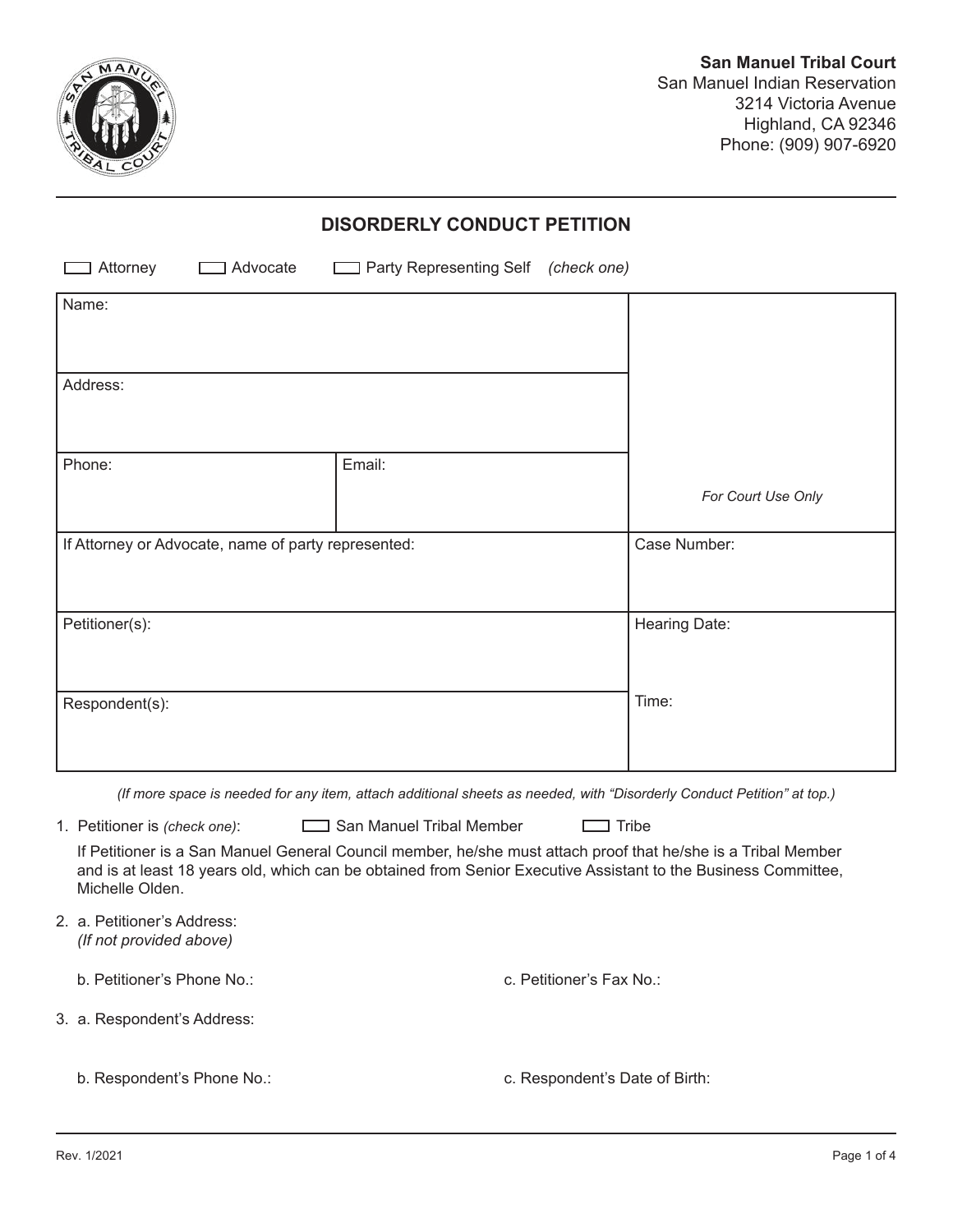Petitioner(s)/Respondent(s): Case Number: 4. Identify whether the respondent is any of the following *(check all that apply)*: San Manuel Tribal Member  $\Box$  Non-Member Indian  $\Box$  Non-Indian Resident of San Manuel Reservation A Tribal Member whose minor child allegedly committed the incident of disorderly conduct A Tribal Member whose guest (including a spouse or person residing with the member) allegedly committed the incident of disorderly conduct 5. a. Date(s) alleged incident committed: b. Date Petitioner learned of alleged incident: 6. Applicable paragraph(s) of section 8.2.2 of Disorderly Conduct Ordinance ((a) - (p)): 7. Location where alleged act(s) occurred *(check all that apply)*: Within the boundaries of the San Manuel Reservation At a San Manuel Tribal facility Specify location: 8. If alleged act(s) occurred at a San Manuel Tribal event: a. Describe event *(date, time, location, name or type of event)*: b. Was event sponsored, in whole or in part, by the Tribe? Yes  $\neg$ No Yes  $\Box$ No ┍ c. Were Tribal government officials or Tribal Members invited? 9. Describe the alleged act(s) in detail:

See attached declaration(s), incident report(s) or other documents for further details.

10. Describe potential or actual severity of harm related to the alleged act(s):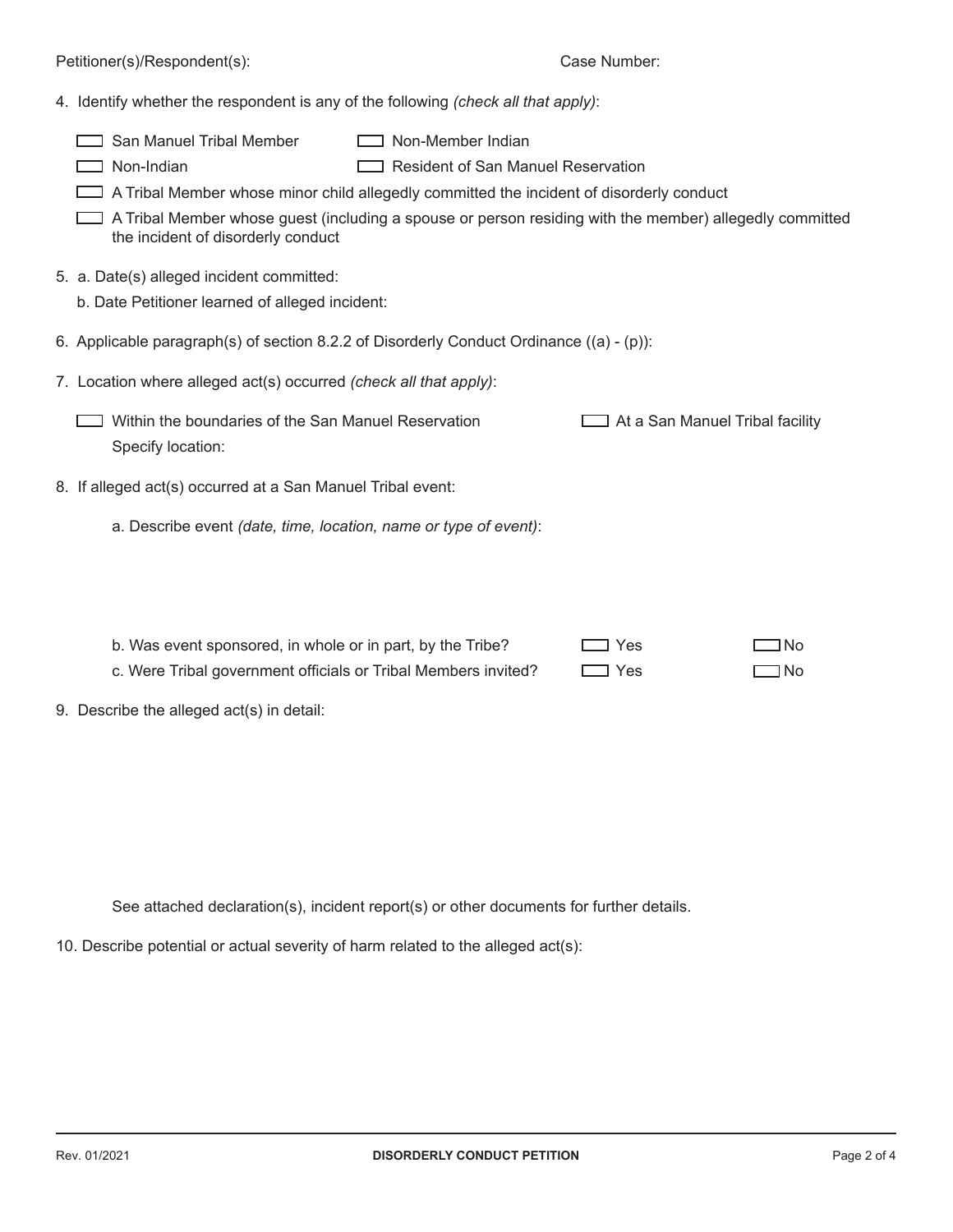Petitioner(s)/Respondent(s): Case Number:

11. How many persons were affected by the alleged act(s)? (*Provide names, if possible, and potential or actual harm suffered by each*)

12. Describe level of government resources required to address the alleged act(s):

13. Describe impact of alleged act(s) on residential life on Tribal lands and impact on government enterprises:

 within the past five years, provide details below: 14. If Respondent is known to have committed prior act(s), in violation of the San Manuel Disorderly Conduct Ordinance

 15. If Petitioner is seeking specific sanctions or remedies against the Respondent for the alleged act(s), or other relief or orders, please describe: